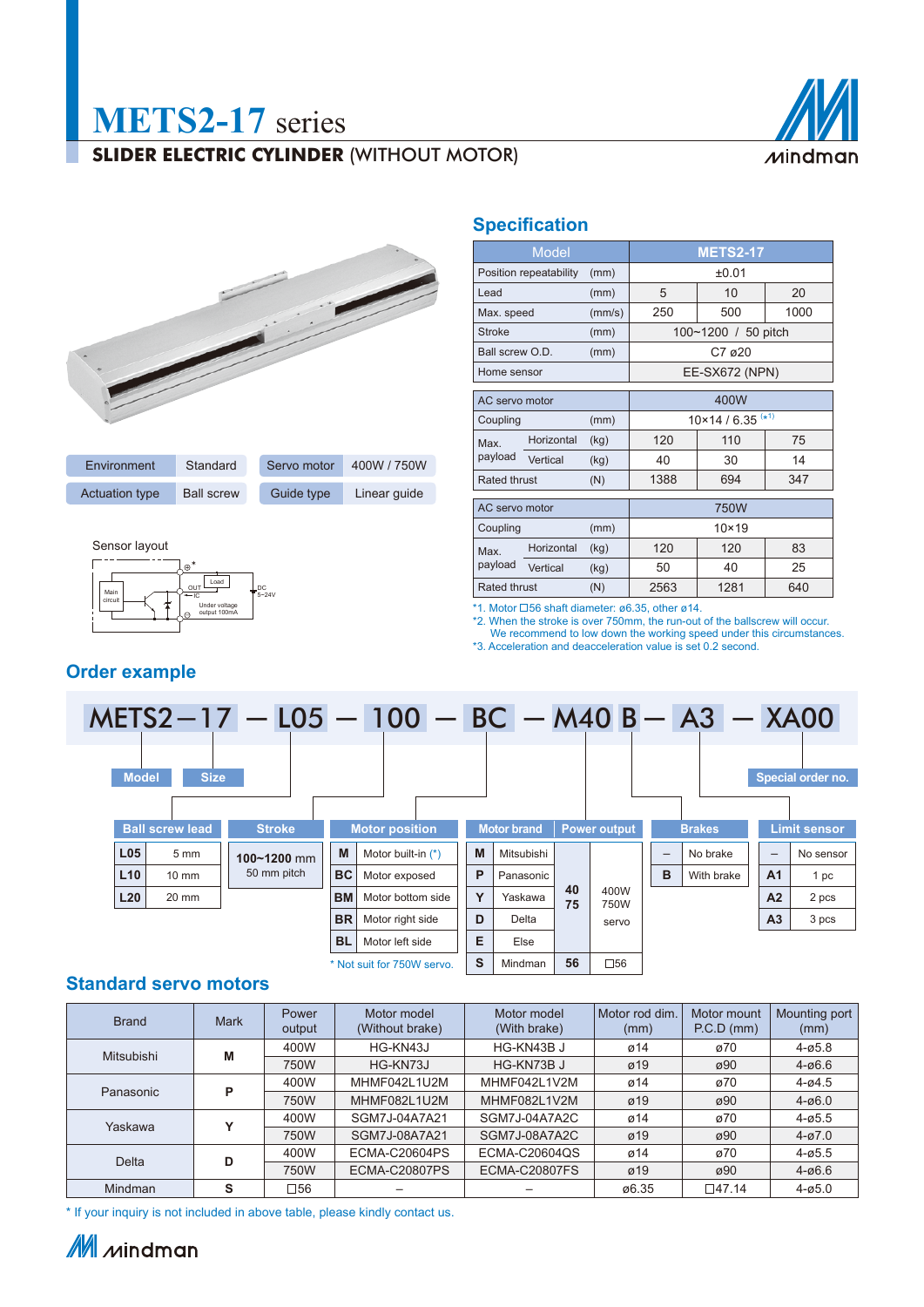

### **Allowable overhang Static loading moment Static loading moment**



| B<br>A<br>$\mathsf{C}^{\mathsf{c}}$ |
|-------------------------------------|
| I Init: mm                          |

Wall **A** B C AC servo motor 400W / 750W

> 75kg 377 322 2988 95kg | 288 | 246 | 2333 120kg 218 187 1850

> 60kg 408 368 2092 80kg | 296 | 266 | 1554 110kg | 202 | 182 | 1102 120kg**\*** 182 164 1002

30kg 633 644 1961 50kg 365 369 1143 75kg 230 231 733 83kg<sup>\*</sup> 204 206 656

Lead 5

Lead 10

Lead 20

| A                     | C        |
|-----------------------|----------|
|                       | Unit: mm |
| $\sim$<br>$\sim$<br>٠ |          |

|             | Vertical<br>installation | A                          | Ċ    |  |  |  |
|-------------|--------------------------|----------------------------|------|--|--|--|
|             |                          | AC servo motor 400W / 750W |      |  |  |  |
|             | 20 <sub>kg</sub>         | 1368                       | 1368 |  |  |  |
| Lead        | 30kg                     | 911                        | 911  |  |  |  |
| 40kg<br>5   | 683                      | 683                        |      |  |  |  |
|             | $50kg*$                  | 546                        | 546  |  |  |  |
|             | 15kg                     | 1618                       | 1618 |  |  |  |
| <b>Lead</b> | 25kg                     | 970                        | 970  |  |  |  |
| 10          | 30kg                     | 808                        | 808  |  |  |  |
|             | $40kg*$                  | 607                        | 607  |  |  |  |
|             | 10 <sub>kg</sub>         | 1922                       | 1922 |  |  |  |
| peaq        | 14kg                     | 1377                       | 1377 |  |  |  |
| 20          | $25$ kg $*$              | 769                        | 769  |  |  |  |

| $\blacksquare$ |           |
|----------------|-----------|
| $\sqrt{13}$    | WP        |
|                |           |
|                | Unit: N.m |

Horizontal AC servo motor 400W / 750W

MY 1032 MP 1034 MR 908

| Unit: mm                                        |                            |      |     |     |  |  |  |  |  |
|-------------------------------------------------|----------------------------|------|-----|-----|--|--|--|--|--|
|                                                 | Horizontal<br>installation | A    | B   | C   |  |  |  |  |  |
| AC servo motor 400W / 750W                      |                            |      |     |     |  |  |  |  |  |
|                                                 | 70kg                       | 3235 | 349 | 408 |  |  |  |  |  |
| Lead                                            | 90kg                       | 2482 | 263 | 306 |  |  |  |  |  |
| 5                                               | 120 <sub>kg</sub>          | 1850 | 187 | 217 |  |  |  |  |  |
| 65kg<br>Lead<br>85kg<br>110 <sub>kg</sub><br>10 | 1911                       | 338  | 373 |     |  |  |  |  |  |
|                                                 |                            | 1445 | 248 | 276 |  |  |  |  |  |
|                                                 | 1102                       | 182  | 202 |     |  |  |  |  |  |
| 120kg*                                          |                            | 1000 | 164 | 182 |  |  |  |  |  |
|                                                 | 35kg                       | 1666 | 547 | 538 |  |  |  |  |  |
| Lead                                            | 55kg                       | 1030 | 331 | 328 |  |  |  |  |  |
| 20                                              | 75kg                       | 733  | 231 | 230 |  |  |  |  |  |
|                                                 | 83ka*                      | 654  | 206 | 204 |  |  |  |  |  |

\* Only for 750W motor.



| Stroke | 100 <sup>1</sup> | 150   200 |     | 250 |     | $300$   350 |     |        |     |     |             |     |      |      |     |                           |    |     |      |      |      |      | 400   450   500   550   600   650   700   750   800   850   900   950   1000   1050   1100   1150   1200 |
|--------|------------------|-----------|-----|-----|-----|-------------|-----|--------|-----|-----|-------------|-----|------|------|-----|---------------------------|----|-----|------|------|------|------|----------------------------------------------------------------------------------------------------------|
|        | 51 <sup>1</sup>  | 561       | 611 | 661 | 711 | 761         | 811 | 861    | 911 | 961 | 1011 1061 1 |     | 1111 | 1161 |     | 1211   1261   1311   1361 |    |     | 1411 | 1461 | 1511 | 1561 | 1611                                                                                                     |
| А      | 50               | 100       | 150 | 200 | 50  | 100         | 150 | 200    | 50  | 100 | 150         | 200 | 50   | 100  | 150 | 200                       | 50 | 100 | 150  | 200  | 50   | 100  | 150                                                                                                      |
| M      |                  |           |     |     |     |             |     | $\sim$ |     |     |             |     |      |      |     |                           |    |     |      |      | ี    |      |                                                                                                          |
| N      |                  |           | 6   |     |     |             |     | 8      | 10  | 10  | 10          | 10  | 12   | 12   | 12  | 12                        | 14 | 14  | 14   | 14   | 16   | 16   | 16                                                                                                       |

## M *M*indman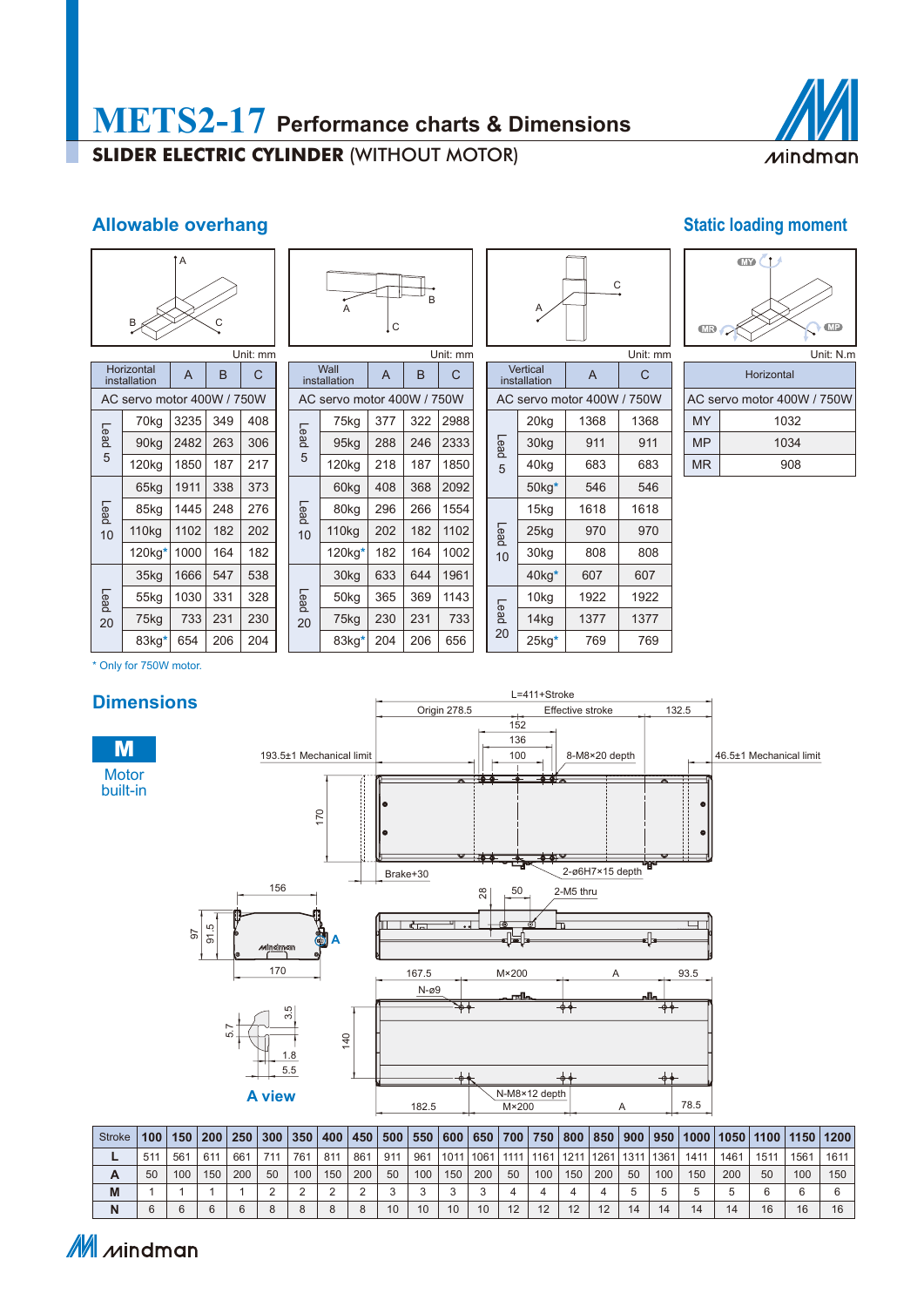

# **METS2-17 Dimensions**

## **SLIDER ELECTRIC CYLINDER** (WITHOUT MOTOR)



M Mindman